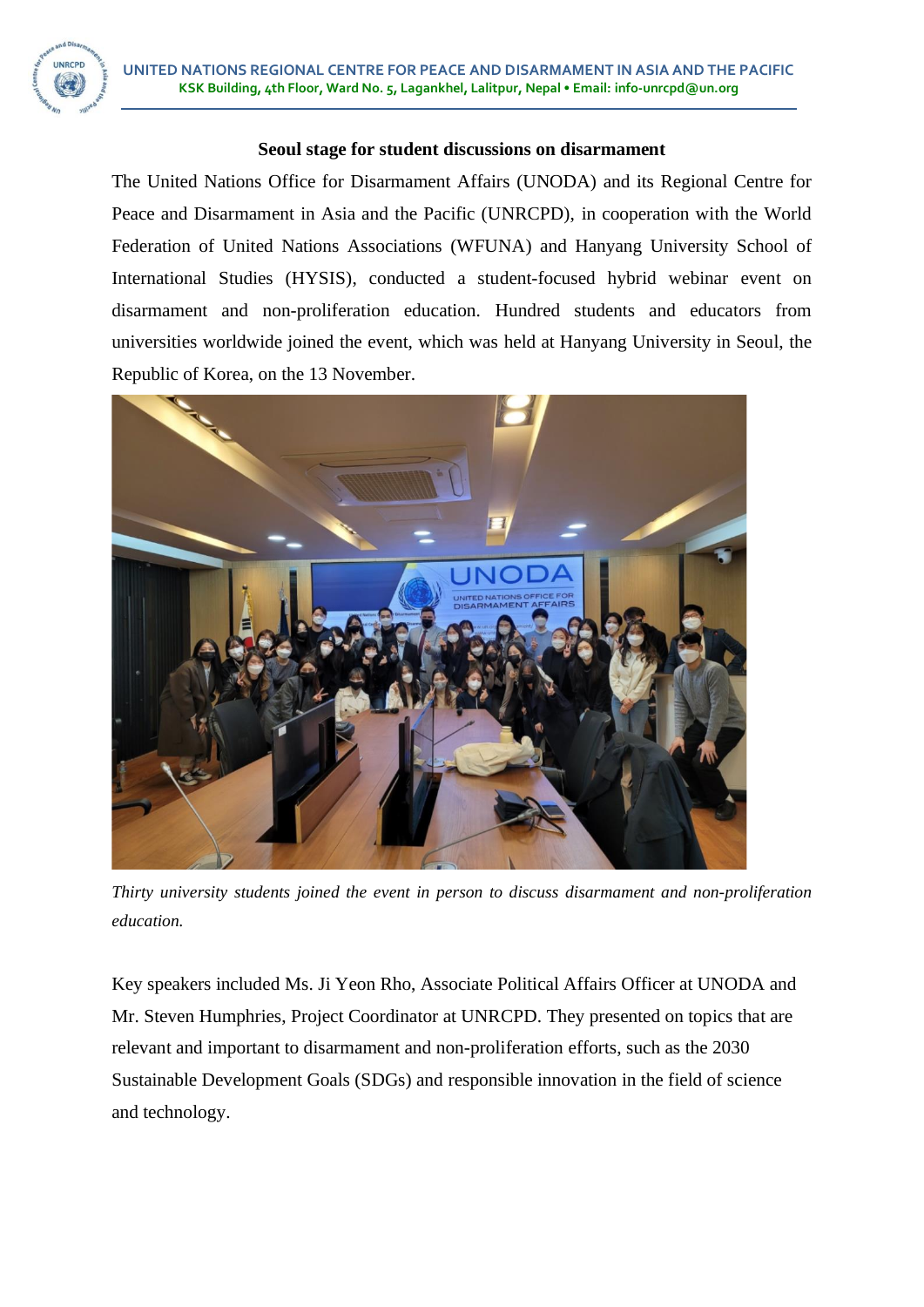The link [between security and development](https://www.un.org/disarmament/wp-content/uploads/2015/02/UNODA-SDG-Primer_v2.pdf) is well illustrated by the global goals, which essentially recognize that only peaceful societies will achieve their desired level of sustainable development. While most obviously evident in Goal 16, which focuses on peace, justice and strong institutions, adequate arms regulations are also relevant for successfully fulfilling other goals, including gender equality, safe and sustainable cities, economic growth, and quality education.

ODA's activities in the area of responsible innovation aim at engaging the next generation of industry leaders, engineers and scientists and providing them with the tools and frameworks necessary to innovate responsibly, and to consider how their work at the cutting edge of technological developments may affect international peace and security. Responsible innovation is a key element of the Secretary-General's [Agenda for Disarmament,](https://www.un.org/disarmament/sg-agenda/en/) "Securing [Our Common Future"](https://www.un.org/disarmament/sg-agenda/en/), and central to the work of ODA and UNRCPD.



*A slide presented during the lecture highlighting how disarmament is connected to the SDGs*

Following the presentations, the participants engaged in a lively Q&A, asking questions on wide-ranging topics, including the Treaty on the Non-Proliferations of Nuclear Weapons (NPT), transparency in military expenditure reporting, as well as what daily working life looks like for United Nations officials.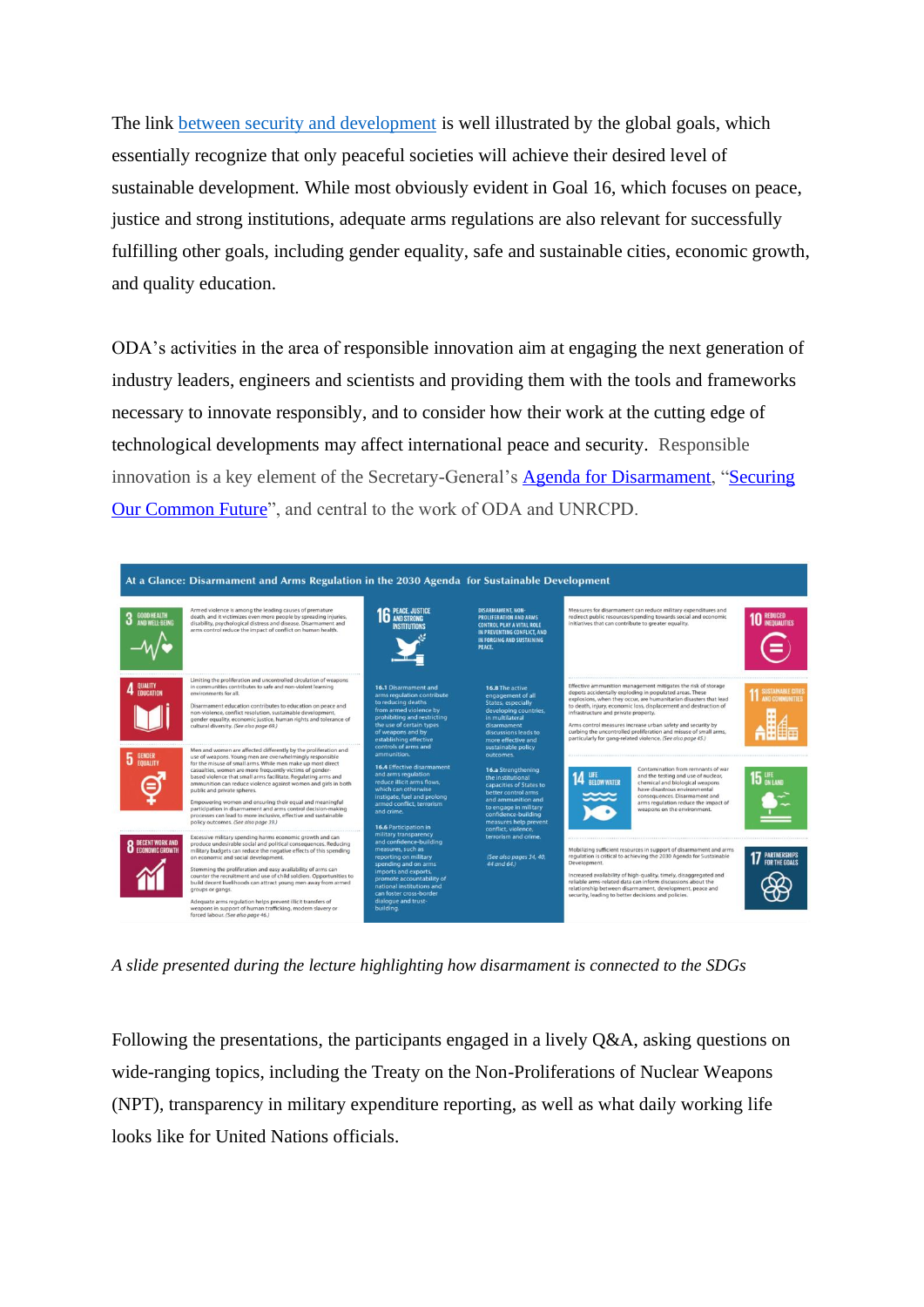

*Ms. Ji Yeon Rho presented how disarmament and the 2030 Sustainable Development Goals are interconnected.*